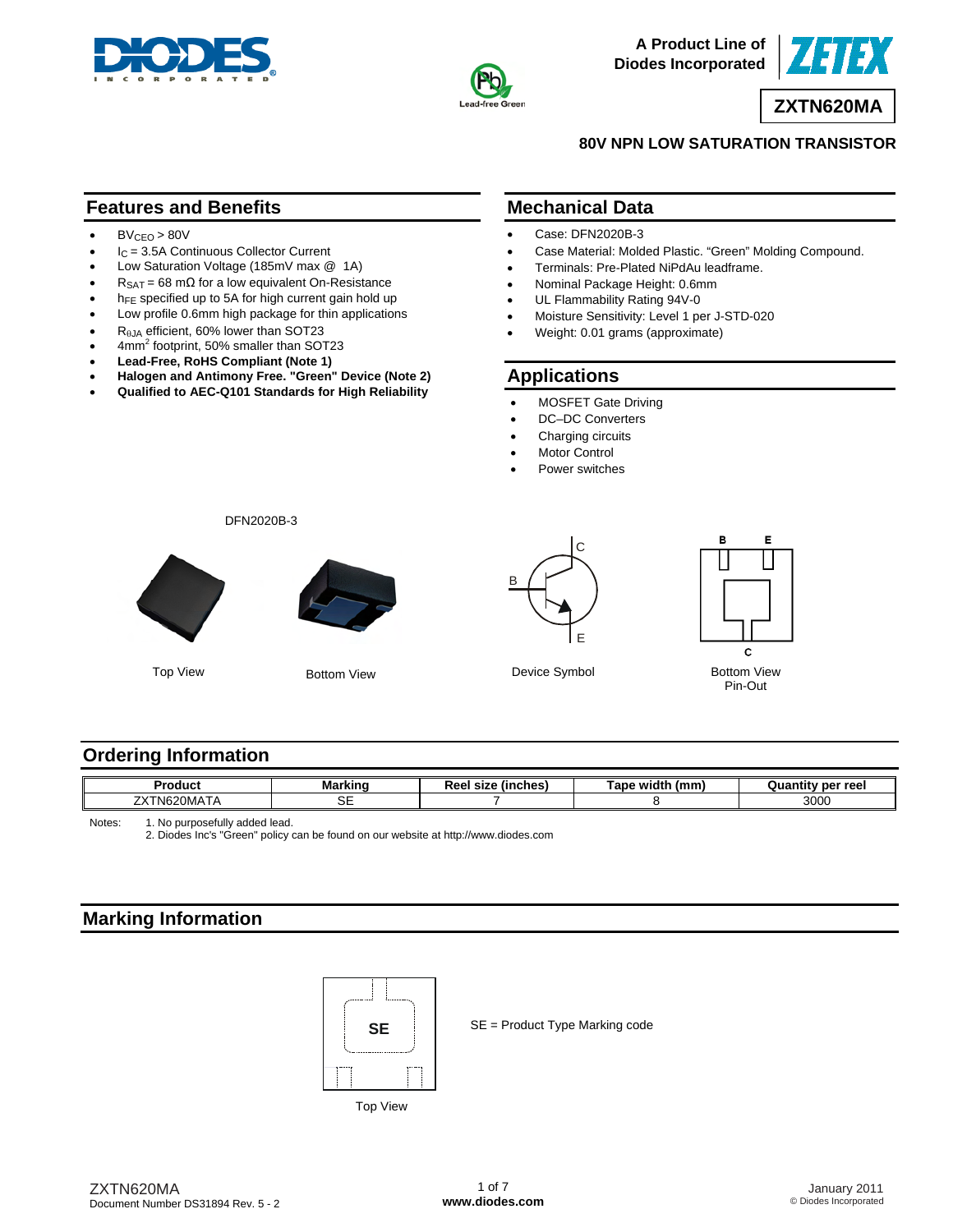



# **ZXTN620MA**

# **Maximum Ratings** @T<sub>A</sub> = 25°C unless otherwise specified

| <b>Parameter</b>             |          | Symbol                  | ∟imit | Unit |  |
|------------------------------|----------|-------------------------|-------|------|--|
| Collector-Base Voltage       |          | <b>V</b> <sub>CВО</sub> | 100   |      |  |
| Collector-Emitter Voltage    |          | <b>V<sub>CEO</sub></b>  | 80    |      |  |
| Emitter-Base Voltage         |          | <b>VEBO</b>             |       |      |  |
| Peak Pulse Current           |          | <b>ICM</b>              |       |      |  |
| Continuous Collector Current | (Note 3) |                         | 3.5   |      |  |
|                              | (Note 4) | IC.                     | 3.8   |      |  |
| <b>Base Current</b>          |          | ΙB                      |       |      |  |

### **Thermal Characteristics** @T<sub>A</sub> = 25°C unless otherwise specified

| <b>Characteristic</b>                   | Symbol   | Value          | Unit            |               |  |
|-----------------------------------------|----------|----------------|-----------------|---------------|--|
| Power Dissipation                       | (Note 3) |                | 1.5<br>12       | W             |  |
| <b>Linear Derating Factor</b>           | (Note 4) | $P_D$          | 2.45<br>19.6    | $mW$ /°C      |  |
| Thermal Resistance, Junction to Ambient | (Note 3) |                | 83              |               |  |
|                                         | (Note 4) | $R_{\theta$ JA | 51              | $\degree$ C/W |  |
| Thermal Resistance, Junction to Lead    | (Note 5) | $R_{\theta$ JL | 16.8            |               |  |
| Operating and Storage Temperature Range |          | Гј, Tsтg       | $-55$ to $+150$ | ∘∩            |  |

Notes: 3. For a device surface mounted on 31mm x 31mm (10cm<sup>2</sup>) FR4 PCB with high coverage of single sided 1oz copper, in still air conditions; the device is measured when operating in a steady-state condition. The entire exposed collector pad is attached to the heatsink.

4. Same as note (3), except the device is measured at  $t \le 5$  sec.

5. For a single device, thermal resistance from junction to solder-point (at the end of the drain lead).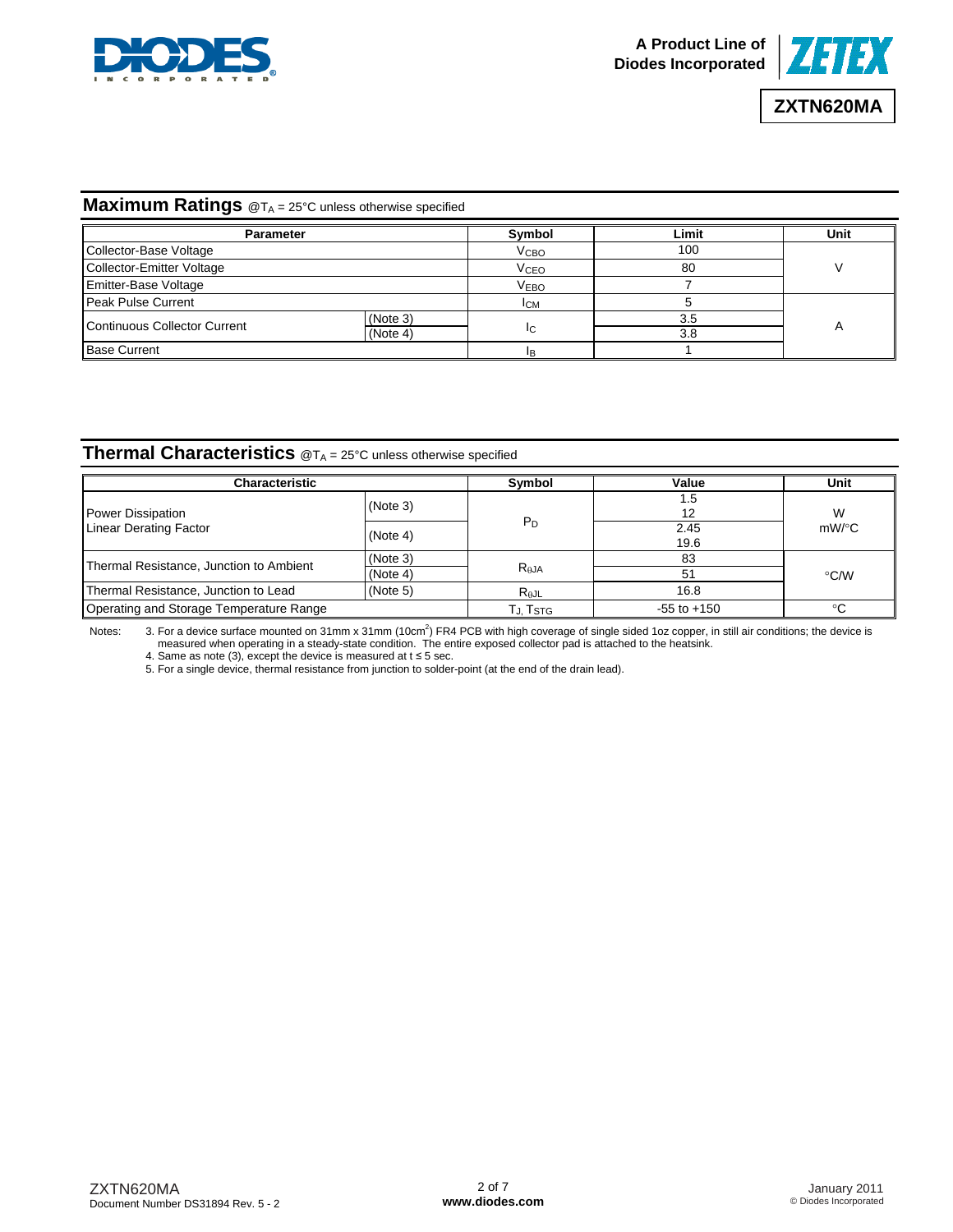



#### **Thermal Characteristics**



0.1 1 10 100  $0.0 L$ <br>0.1 Board Cu Area (sqcm)

**Power Dissipation v Board Area**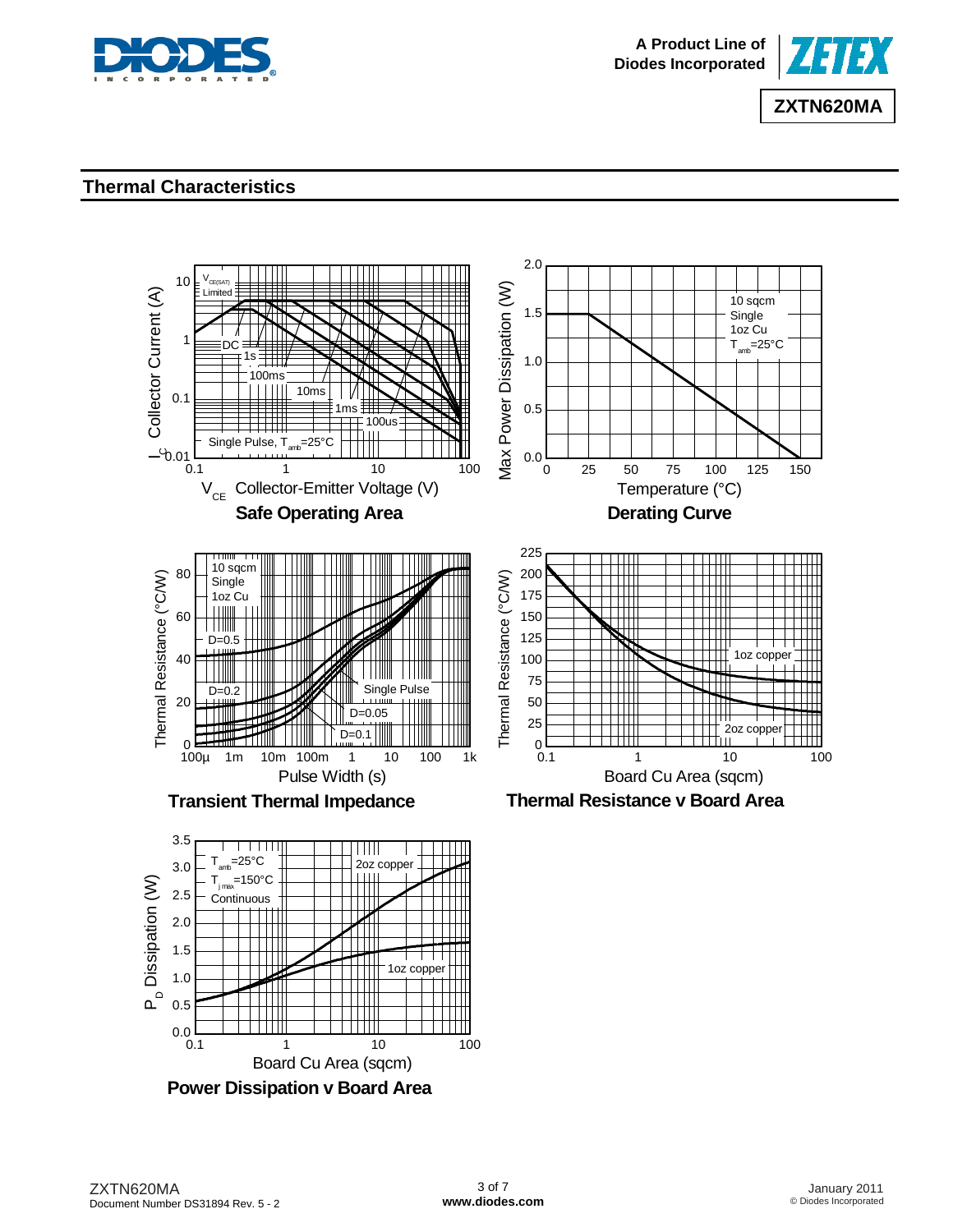



# **Electrical Characteristics** @TA = 25°C unless otherwise specified

| <b>Characteristic</b>                          | Symbol                  | Min                           | Typ                                 | Max                           | Unit       | <b>Test Condition</b>                                                                                                                                                            |
|------------------------------------------------|-------------------------|-------------------------------|-------------------------------------|-------------------------------|------------|----------------------------------------------------------------------------------------------------------------------------------------------------------------------------------|
| Collector-Base Breakdown Voltage               | <b>BV<sub>CBO</sub></b> | 100                           | 180                                 |                               | V          | $I_C = 100 \mu A$                                                                                                                                                                |
| Collector-Emitter Breakdown Voltage (Note 6)   | <b>BV<sub>CEO</sub></b> | 80                            | 110                                 |                               | $\vee$     | $I_C = 10$ mA                                                                                                                                                                    |
| Emitter-Base Breakdown Voltage                 | BV <sub>EBO</sub>       | $\overline{7}$                | 8.2                                 |                               | $\vee$     | $I_F = 100 \mu A$                                                                                                                                                                |
| <b>Collector Cutoff Current</b>                | Iсво                    | $\blacksquare$                | $\overline{a}$                      | 100                           | nA         | $V_{CB} = 80V$                                                                                                                                                                   |
| <b>Emitter Cutoff Current</b>                  | <b>IEBO</b>             | $\blacksquare$                | $\overline{a}$                      | 100                           | nA         | $V_{EB} = 6V$                                                                                                                                                                    |
| <b>Collector Emitter Cutoff Current</b>        | <b>I</b> CES            | ٠                             |                                     | 100                           | nA         | $VCE = 65V$                                                                                                                                                                      |
| Static Forward Current Transfer Ratio (Note 6) | $h_{FE}$                | 200<br>300<br>110<br>60<br>20 | 450<br>450<br>170<br>90<br>30<br>10 | 900                           |            | $I_C = 10mA$ , $V_{CE} = 2V$<br>$I_C = 200 \text{mA}$ , $V_{CE} = 2V$<br>$IC = 1A$ , $VCE = 2V$<br>$IC = 1.5A, VCE = 2V$<br>$IC = 3A$ , $VCE = 2V$<br>$I_C = 5A$ , $V_{CE} = 2V$ |
| Collector-Emitter Saturation Voltage (Note 6)  | VCE(sat)                | ۰                             | 15<br>45<br>145<br>160<br>240       | 20<br>60<br>185<br>200<br>340 | mV         | $I_C = 0.1A$ , $I_B = 10mA$<br>$IC = 0.5A$ , $IB = 50mA$<br>$I_C = 1A$ , $I_B = 20mA$<br>$c = 1.5A$ . $a = 50mA$<br>$I_C = 3.5A$ , $I_B = 300mA$                                 |
| Base-Emitter Turn-On Voltage (Note 6)          | V <sub>BE(on)</sub>     | $\blacksquare$                | 0.96                                | 1.05                          | V          | $I_C = 3.5A$ , $V_{CE} = 2V$                                                                                                                                                     |
| Base-Emitter Saturation Voltage (Note 6)       | V <sub>BE(sat)</sub>    | $\blacksquare$                | 1.09                                | 1.175                         | V          | $I_C = 3.5A$ , $I_B = 300mA$                                                                                                                                                     |
| <b>Output Capacitance</b>                      | $C_{\rm obo}$           | $\blacksquare$                | 11.5                                | 18                            | pF         | $V_{CB}$ = 10V. $f = 1$ MHz                                                                                                                                                      |
| <b>Transition Frequency</b>                    | $f_{\text{T}}$          | 100                           | 160                                 | $\sim$                        | <b>MHz</b> | $V_{CF} = 10V$ , $I_C = 50$ mA,<br>$f = 100MHz$                                                                                                                                  |
| Turn-On Time                                   | $t_{on}$                | $\blacksquare$                | 86                                  | $\sim$                        | ns         | $V_{CC}$ = 10V, $I_C$ = 1A                                                                                                                                                       |
| <b>Turn-Off Time</b>                           | $t_{off}$               | $\blacksquare$                | 1128                                | $\blacksquare$                | ns         | $I_{B1} = I_{B2} = 25mA$                                                                                                                                                         |

Notes: 6. Measured under pulsed conditions. Pulse width ≤ 300 µs. Duty cycle ≤ 2%.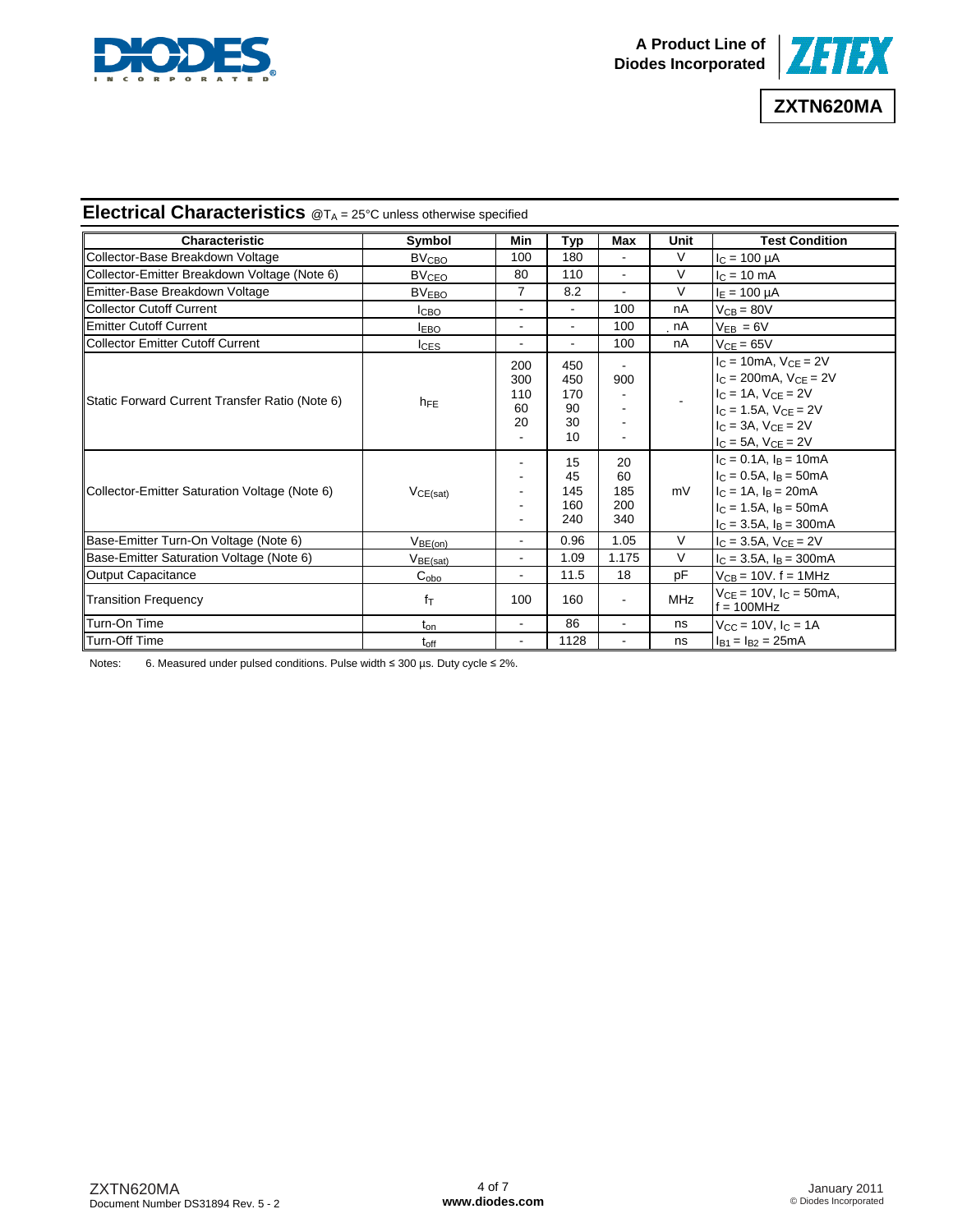



# **Typical Electrical Characteristics**

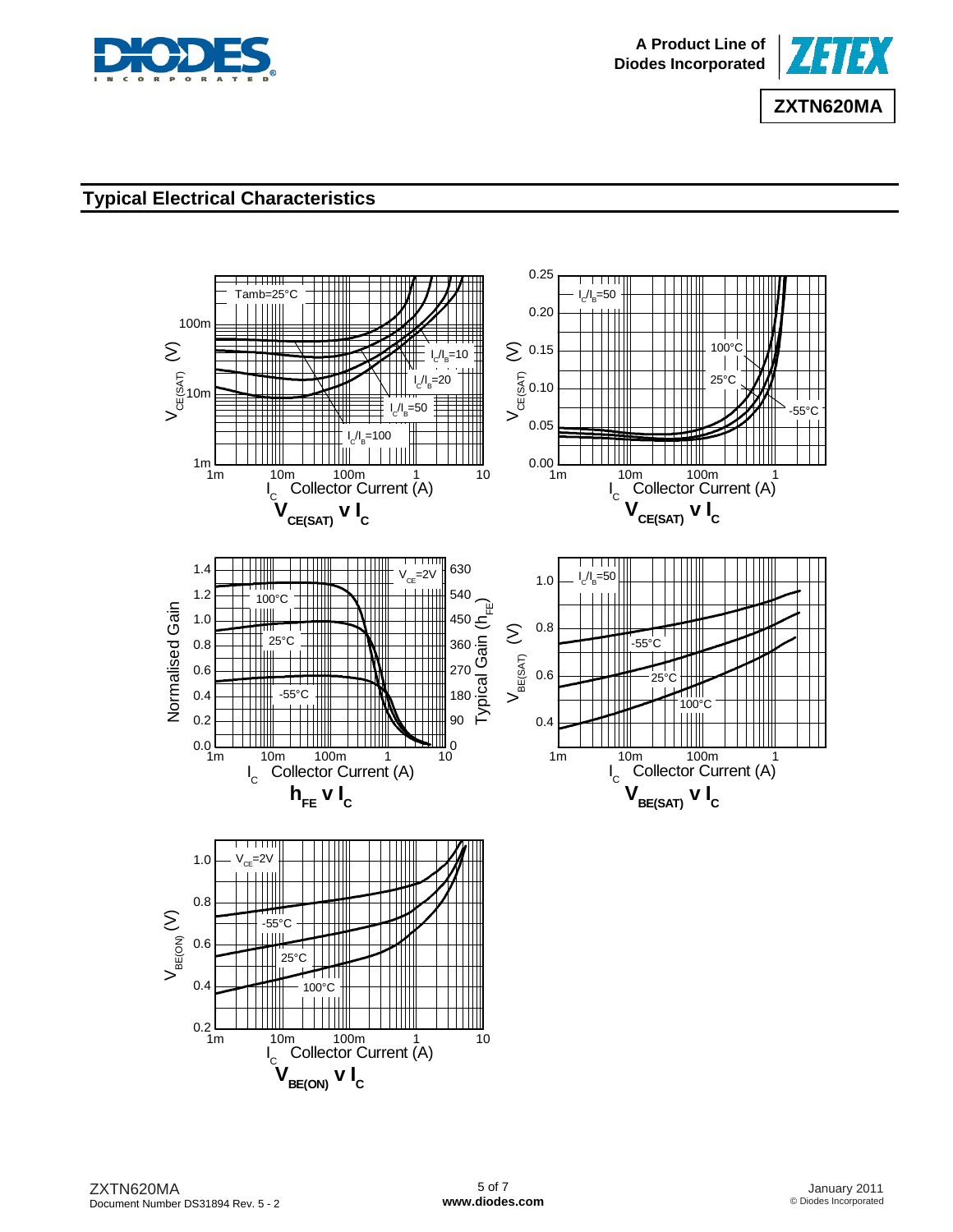



# **Package Outline Dimensions**



# **Suggested Pad Layout**



| <b>Dimensions</b> | Value (in mm) |
|-------------------|---------------|
| С                 | 1.30          |
| G                 | 0.24          |
| x                 | 0.35          |
| X <sub>1</sub>    | 1.52          |
|                   | 1.09          |
| Υ1                | 0.47          |
| Υ2                | 0.50          |